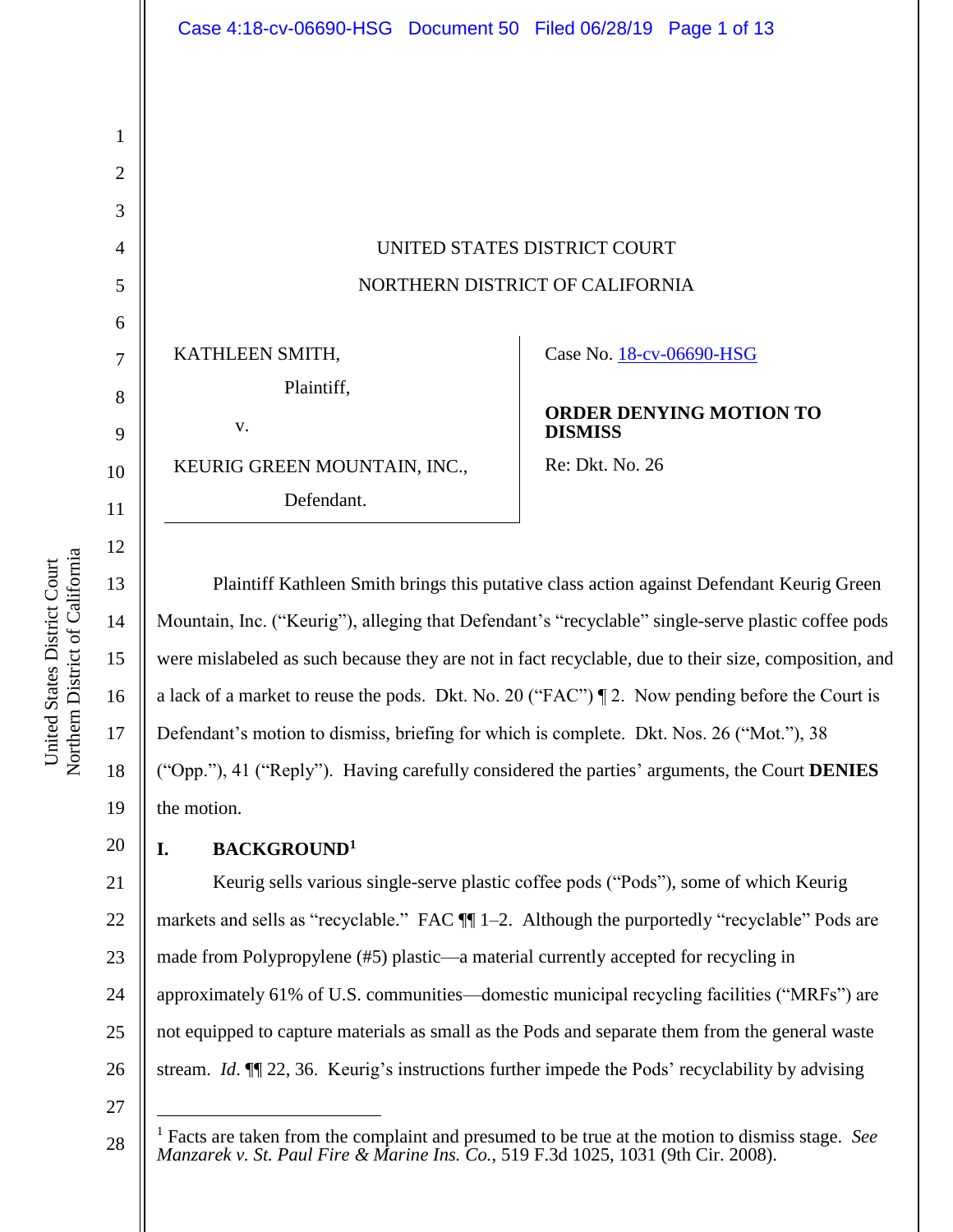users that they need not remove the Pods' paper filter, which ensures contamination. *Id*. ¶ 24. And due to the Pods' design, their foil lids are difficult to remove, posing another risk of contamination. *Id*. ¶ 23.

Plaintiff is a California resident who purchased Pods "in reliance on [Keurig]'s false representations that the [Pods] are recyclable" and followed Keurig's recycling instructions. *Id*. ¶¶ 37–38. Had Plaintiff known the Pods were not recyclable, she neither would have purchased them, nor would have paid the amount she did for them. *Id*. Plaintiff desires to continue purchasing recyclable single-serve coffee pods and would purchase such products properly manufactured and labeled by Keurig in the future. *Id*. ¶ 39.

Plaintiff brings six causes of action against Keurig, on behalf of herself and the putative class: (1) breach of express warranty, (2) violation of the California Consumers Legal Remedies Act ("CLRA"), (3) violation of California's Unfair Competition Law ("UCL") based on fraudulent acts and practices, (4) violation of the UCL based on commission of unlawful acts, (5) violation of the UCL based on unfair acts and practices, and (6) unjust enrichment. *Id*. ¶¶ 50–99.

15

1

2

3

4

5

6

7

8

9

10

11

12

13

14

# **II. LEGAL STANDARD**

16 17 18 19 20 21 22 23 24 25 Federal Rule of Civil Procedure ("Rule") 8(a) requires that a complaint contain "a short and plain statement of the claim showing that the pleader is entitled to relief." A defendant may move to dismiss a complaint for failing to state a claim upon which relief can be granted under Rule  $12(b)(6)$ . "Dismissal under Rule  $12(b)(6)$  is appropriate only where the complaint lacks a cognizable legal theory or sufficient facts to support a cognizable legal theory." *Mendiondo v. Centinela Hosp. Med. Ctr.*, 521 F.3d 1097, 1104 (9th Cir. 2008). To survive a Rule 12(b)(6) motion, a plaintiff must plead "enough facts to state a claim to relief that is plausible on its face." *Bell Atl. Corp. v. Twombly*, 550 U.S. 544, 570 (2007). A claim is facially plausible when a plaintiff pleads "factual content that allows the court to draw the reasonable inference that the defendant is liable for the misconduct alleged." *Ashcroft v. Iqbal*, 556 U.S. 662, 678 (2009).

26 27 28 In reviewing the plausibility of a complaint, courts "accept factual allegations in the complaint as true and construe the pleadings in the light most favorable to the nonmoving party." *Manzarek*, 519 F.3d at 1031. Nonetheless, Courts do not "accept as true allegations that are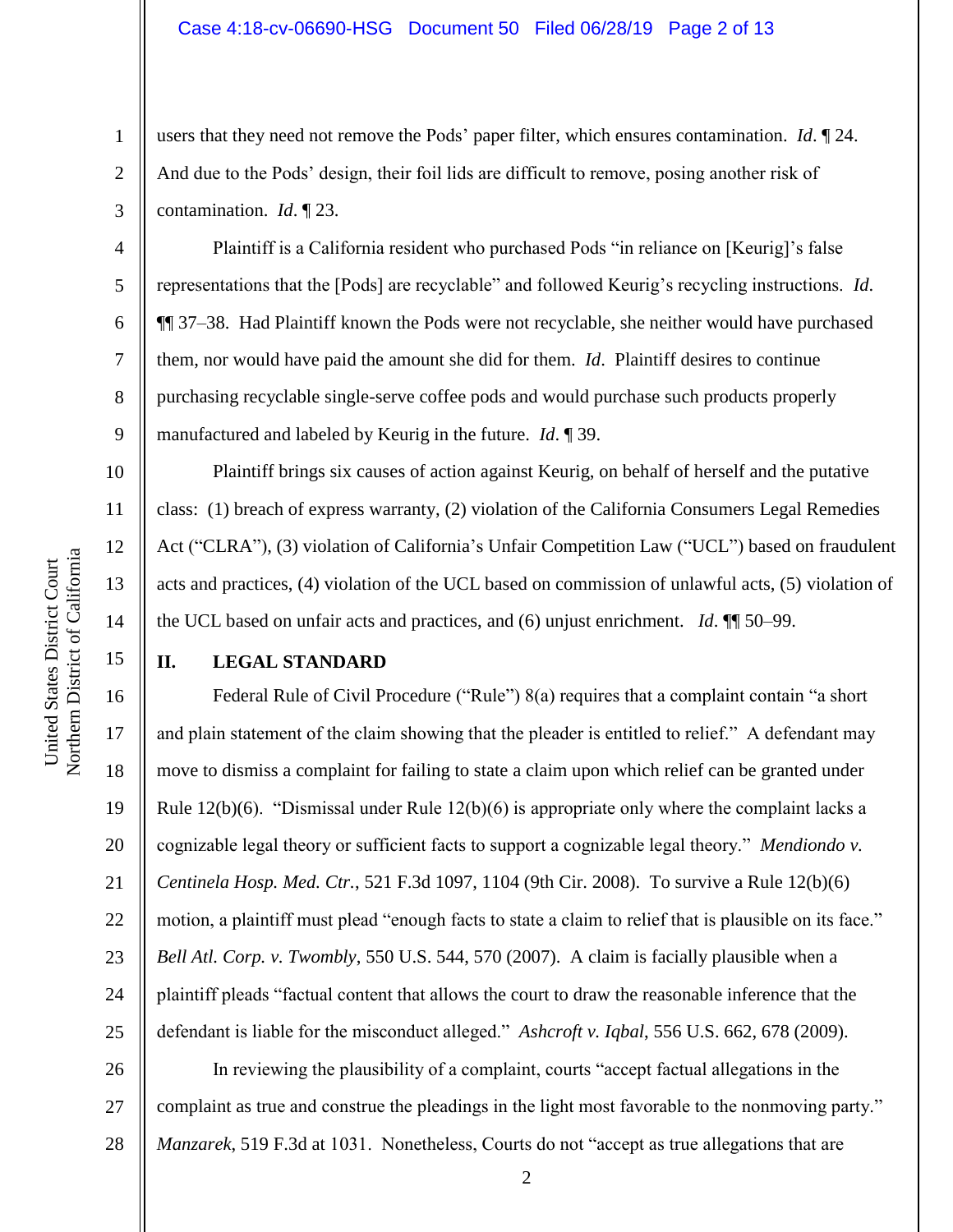merely conclusory, unwarranted deductions of fact, or unreasonable inferences." *In re Gilead Scis. Sec. Litig.*, 536 F.3d 1049, 1055 (9th Cir. 2008). And even where facts are accepted as true, "a plaintiff may plead herself out of court" if she "plead[s] facts which establish that [s]he cannot prevail on [her] . . . claim." *Weisbuch v. Cnty. of L.A.*, 119 F.3d 778, 783 n.1 (9th Cir. 1997) (quotation marks and citation omitted).

Rule 9(b) heightens these pleading requirements for all claims that "sound in fraud" or are "grounded in fraud." *Kearns v. Ford Motor Co.*, 567 F.3d 1120, 1125 (9th Cir. 2009) (citation omitted); Fed. R. Civ. P. 9(b) ("In alleging fraud or mistake, a party must state with particularity the circumstances constituting fraud or mistake."). "[The Ninth Circuit] has interpreted Rule 9(b) to require that allegations of fraud are specific enough to give defendants notice of the particular misconduct which is alleged to constitute the fraud charged so that they can defend against the charge and not just deny that they have done anything wrong." *Neubronner v. Milken*, 6 F.3d 666, 671 (9th Cir. 1993) (quotation marks and citation omitted). In short, a fraud claim must state the "who, what, when, where, and how" of the alleged conduct, *Cooper v. Pickett*, 137 F.3d 616, 627 (9th Cir. 1997), and "set forth an explanation as to why [a] statement or omission complained of was false or misleading," *In re GlenFed, Inc. Secs. Litig.*, 42 F.3d 1541, 1548 (9th Cir. 1994) (en banc), *superseded by statute on other grounds as stated in Ronconi v. Larkin*, 253 F.3d 423, 429 & n.6 (9th Cir. 2001). "Malice, intent, knowledge and other conditions of a person's mind may be alleged generally." Fed. R. Civ. P. 9(b).

# **III. DISCUSSION**

Keurig raises seven grounds for dismissing all or some of Plaintiff's causes of action, none of which are persuasive.

# **A. Standing**

24 25 26 27 Keurig first argues that Plaintiff has failed to plead facts to establish standing, for four reasons: (1) she has not plausibly alleged an injury-in-fact, (2) she has not pled an injury fairly traceable to Keurig's conduct, (3) she has not pled a redressable injury, and (4) she lacks standing to pursue injunctive relief. *See* Mot. at 7–11.

### 28

1

2

3

4

5

6

7

8

9

10

11

12

13

14

15

16

17

18

19

20

21

22

23

3

A plaintiff seeking relief in federal court bears the burden of establishing "the irreducible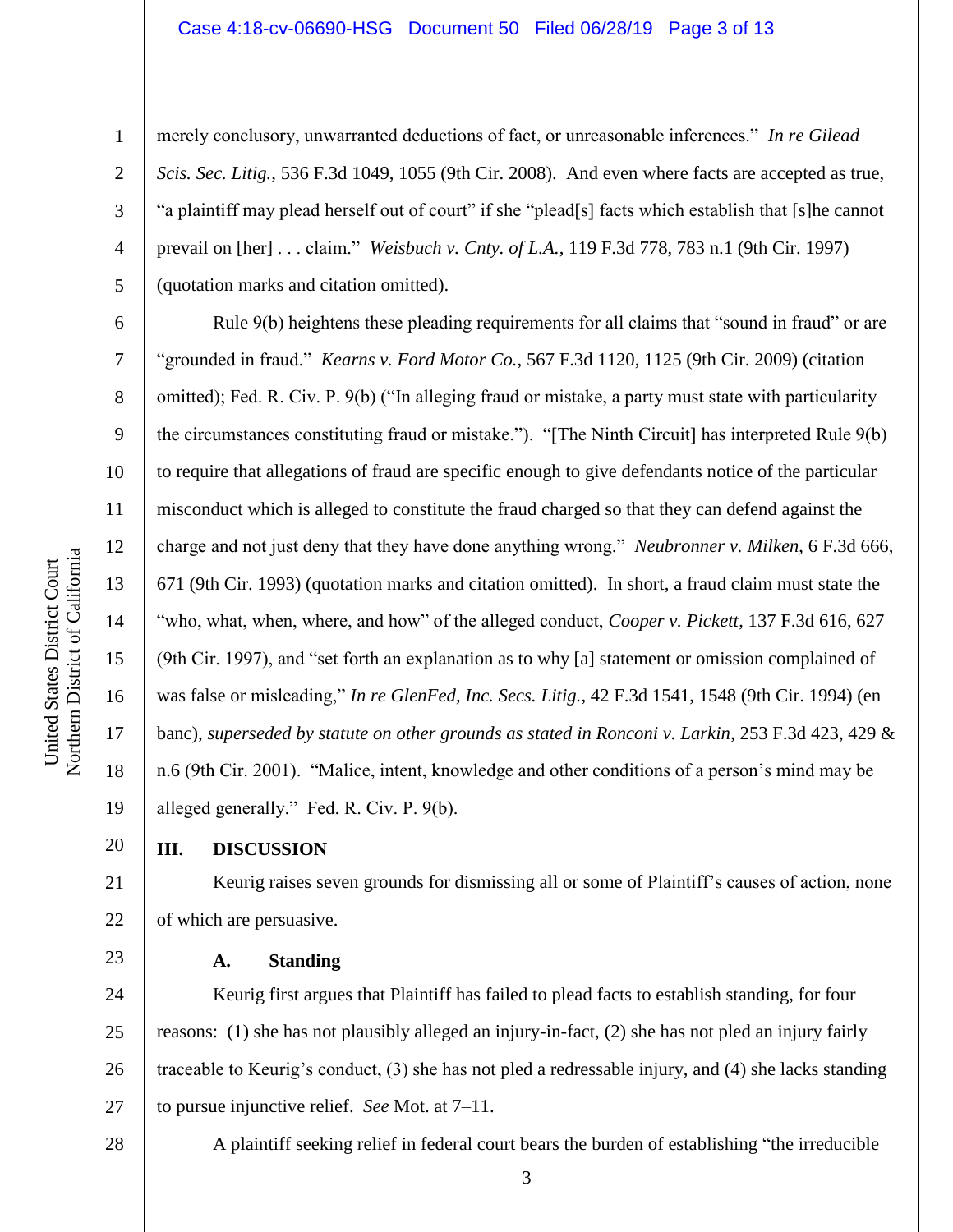#### Case 4:18-cv-06690-HSG Document 50 Filed 06/28/19 Page 4 of 13

1

2

3

4

5

6

7

8

9

12

13

15

17

18

constitutional minimum" of standing. *Spokeo, Inc. v. Robins*, 136 S. Ct. 1540, 1547 (2016) (quoting *Lujan v. Defs. of Wildlife*, 504 U.S. 555, 560 (1992)). First, the plaintiff must have "suffered an injury in fact." *Id.* This requires "an invasion of a legally protected interest" that is concrete, particularized, and actual or imminent, rather than conjectural or hypothetical. *Lujan*, 504 U.S. at 560 (internal quotation marks omitted). Second, the plaintiff's injury must be "fairly traceable to the challenged conduct of the defendant." *Spokeo*, 136 S. Ct. at 1547. Third, the injury must be "likely to be redressed by a favorable judicial decision." *Id.* (citing *Lujan*, 504 U.S. at 560–61).

10 11 14 16 Standing requirements are more stringent for UCL claims. *See Kwikset Corp. v. Superior Court*, 246 P.3d 877, 886 (Cal. 2011). To establish economic injury, a party must "(1) establish a loss or deprivation of money or property sufficient to qualify as injury in fact, i.e., *economic injury*, and (2) show that that economic injury was the result of, i.e., *caused by*, the unfair business practice or false advertising that is the gravamen of the claim." *Id*. at 885. Plaintiffs can establish economic injury by showing that they surrendered more or acquired less in a transaction than they otherwise would have, by having a present or future property interest diminished, by being deprived of money or property to which they have a cognizable claim, or by being required to enter into a transaction that would otherwise be unnecessary. *Id.* at 885–86.

**1. Injury-in-Fact**

19 20 21 22 23 24 25 26 27 Keurig contends that Plaintiff has not suffered a concrete and particularized injury-in-fact caused by Defendant's labeling. Mot. at 7. It contends that because advertising for the Pods contained the disclaimer "check locally" regarding recyclability, Plaintiff either ignored the qualifying statements or bought the Pods knowing that they may not be recyclable at her local MRF. *Id*. Defendant also contends that Plaintiff relies on statements from MRFs stating that single-serve coffee pods generally are not recyclable, without specifically deeming *its* Pods nonrecyclable. *Id*. at 7–8. Last, Defendant argues that because its recyclable Pods are priced the same as its nonrecyclable pods, Plaintiff cannot allege a compensable injury based on a price premium. *Id*. at 9.

#### 28

The Court finds Plaintiff has sufficiently alleged an injury-in-fact. Defendant's argument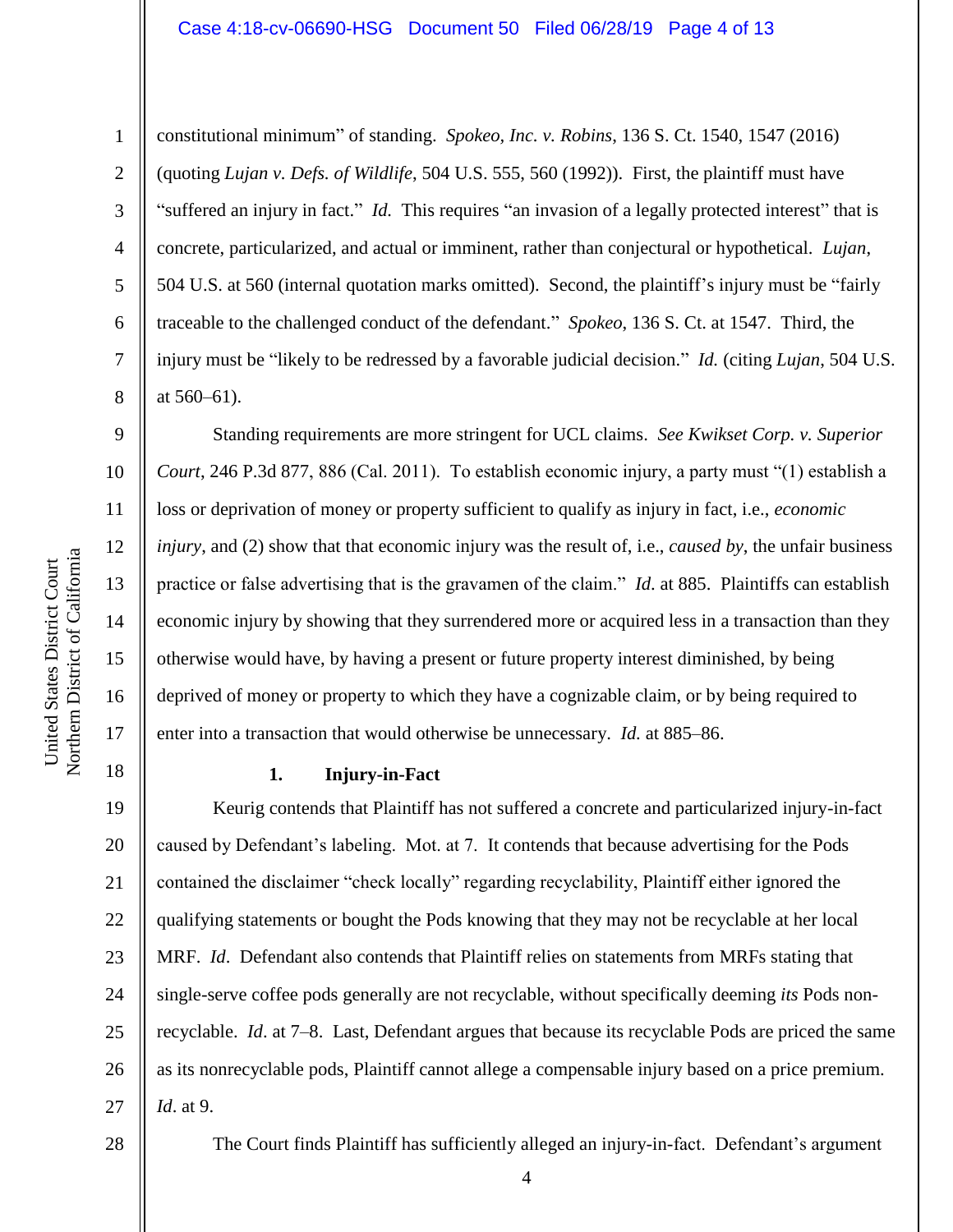#### Case 4:18-cv-06690-HSG Document 50 Filed 06/28/19 Page 5 of 13

that Plaintiff's injury is not compensable wrongly assumes that Plaintiff's only choice was between Keurig's recyclable and non-recyclable pods. Plaintiff, however, had other available alternatives at the time of her purchase. The complaint alleges that if Plaintiff knew the Pods were not recyclable, she would have sought "other coffee products that are otherwise compostable, recyclable or reusable." FAC ¶ 4. Thus, that Keurig's recyclable and non-recyclable pods cost the same does not negate Plaintiff's alleged injury, as the price of Keurig brand substitutes does not change that Plaintiff alleges she paid more for the Pods than she otherwise would have because she thought they were recyclable. *See Hinojos v. Kohl's Corp.*, 718 F.3d 1098, 1104–05 (9th Cir. 2013) (finding the issue of economic injury for standing purposes is merely a threshold matter, so a specific measure of loss is not required). And Keurig's argument that Plaintiff failed to allege an injury because of the "check locally" disclaimer on advertising material for the Pods similarly fails. The complaint alleges that the disputed Pods are not recyclable at any MRF. *See* FAC ¶¶ 31, 38. If that is true, a "check locally" disclaimer could be misleading, as the disclaimer would falsely lead customers to believe that there was any point in "checking locally."

At this stage, the complaint's allegations that Plaintiff paid more than she would have in reliance on the labels are sufficient for both federal standing requirements and the heightened standing requirements for UCL claims.

## **2. Causation**

19 20 21 22 23 24 25 26 27 28 Defendant next contends that even if Plaintiff sustained an injury, that injury is not fairly traceable to Defendant's labeling of its Pods. Mot. at 8. Defendant asserts that Plaintiff's inability to recycle is more appropriately attributable to a third party—namely, her local recycling facility—which Plaintiff alleges does not recycle the Pods. *Id*. But Keurig here mischaracterizes Plaintiff's injury: Plaintiff does not allege that she was injured by her inability to recycle the Pods, but rather that she suffered economic injury due to Defendant's mislabeling because she paid more than she would have paid had she known the Pods were not recyclable. *See* FAC ¶¶ 37–39. As the Supreme Court of California has explained, "a presumption, or at least an inference, of reliance [for purposes of causation] arises wherever there is a showing that a misrepresentation is material," and a misrepresentation is material if "a reasonable [consumer]

1

2

3

4

5

6

7

8

9

10

11

12

13

14

15

16

17

18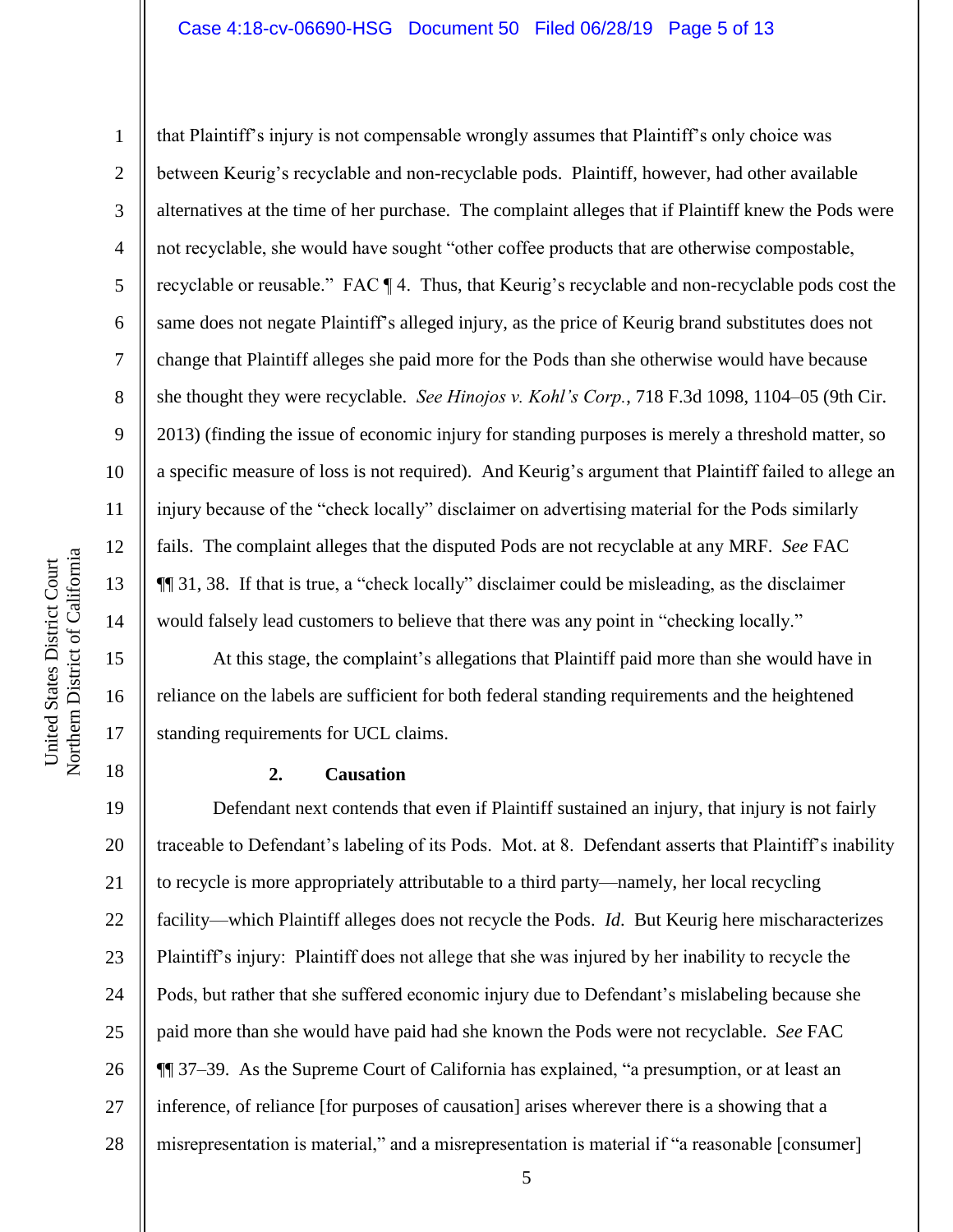would attach importance to its existence or nonexistence in determining [their] choice of action in the transaction in question." *In re Tobacco II Cases*, 207 P.3d 20, 39 (Cal. 2009). The complaint here adequately alleges both materiality and that the mislabeling altered Plaintiff's course of action. *See* FAC ¶¶ 37–38.

1

2

3

4

5

6

7

8

9

10

11

12

13

14

15

16

17

18

19

20

21

22

## **3. Redressability**

Keurig next argues that a judgment in Plaintiff's favor would not alleviate her injury. Mot. at 8–9. But again, Keurig wrongly assumes that Plaintiff's injury is merely the inability to recycle. As discussed above, however, Plaintiff's alleged injury is not that she was unable to recycle the Pods, but instead that she was misled to believe they were recyclable due to Defendant's mislabeling. FAC ¶¶ 4, 37–39. Accordingly, Plaintiff's injury would be redressed not by enabling her to recycle, but by making her whole and preventing Defendant's alleged mislabeling.

# **4. Standing for Injunctive Relief**

In its last argument concerning standing, Keurig contends that Plaintiff lacks standing for injunctive relief because there is no risk of future deception to Plaintiff. Mot. at 10–11. A "previously deceived consumer may have standing to seek an injunction against false advertising or labeling, even though the consumer now knows or suspects that the advertising was false at the time of the original purchase, because the consumer may suffer an 'actual and imminent, not conjectural or hypothetical' threat of future harm." *Davidson v. Kimberly-Clark Corp.*, 889 F.3d 956, 969 (9th Cir. 2018) (quoting *Summers v. Earth Island Inst.*, 555 U.S. 488, 493 (2009)). This threat of future harm may be shown by "the consumer's plausible allegations that she will be unable to rely on the product's advertising or labeling in the future, and so will not purchase the product although she would like to." *Id.* at 969–70.

23 24 25 26 27 28 In *Davidson*, the Ninth Circuit found a plaintiff adequately pled a risk of deception by the defendant in the future because design changes made to defendant's wipes to make them more flushable would be imperceptible to the consumer, and thus there would be no way to assess whether such changes improved the wipes' flushability. *Id*. at 970–71. Defendant argues that the informational injury in *Davidson* is not present here, because the Pods would have to be enlarged to make them recyclable. Mot. at 11. As a result, Plaintiff would never be deceived because she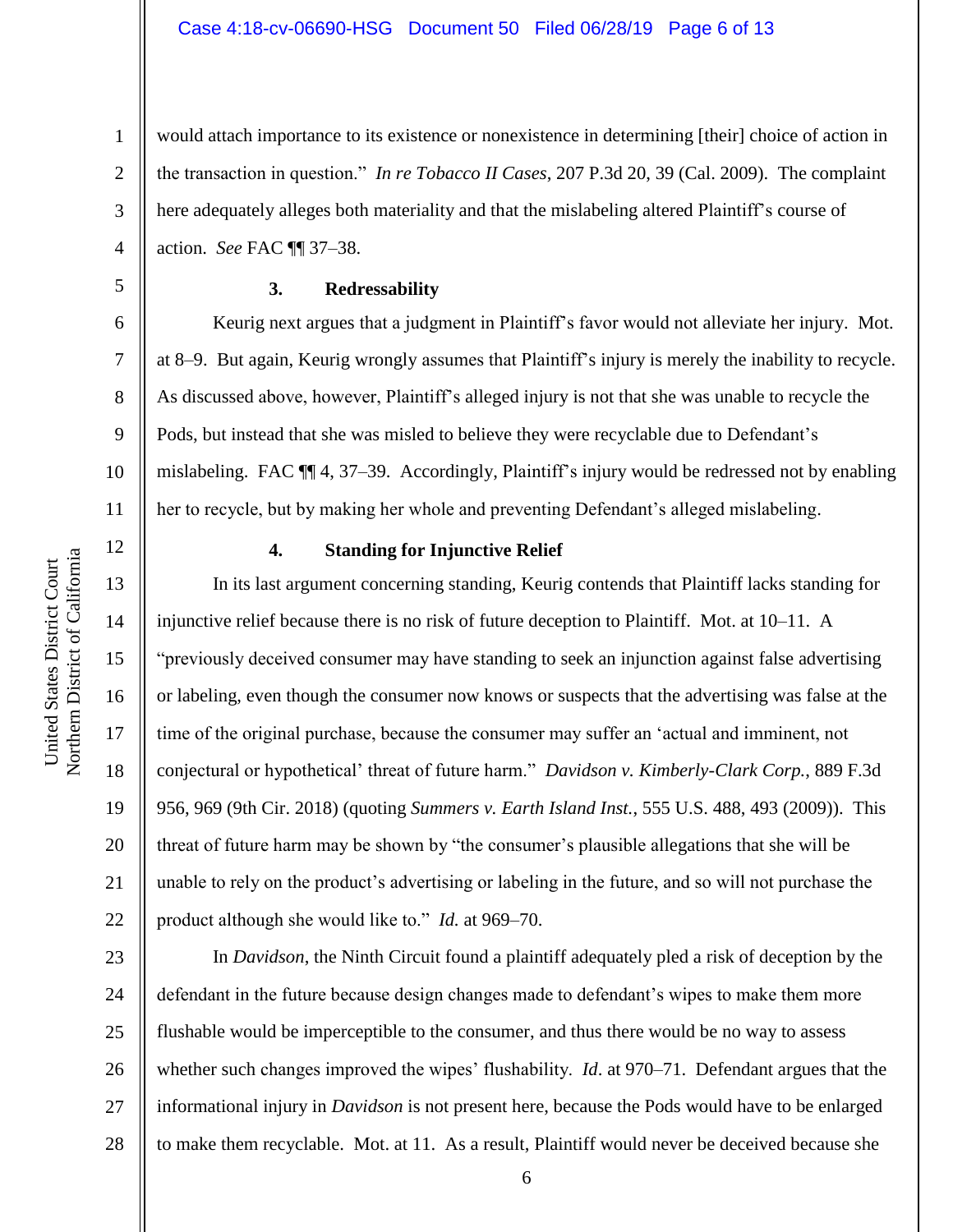could readily ascertain how recyclable the Pods are by looking at them. *Id*.

Keurig's reliance on *Davidson* is misplaced. Keurig could plausibly make recyclable Pods without changing their size: MRFs could evolve to be able to capture small plastics such as Pods, such that all Keurig would need to do is make it easier to clean out the Pods and remove their foil lids.

For all of these reasons, the Court finds Plaintiff has adequately pled facts to establish standing.

1

2

3

4

5

6

7

8

9

10

11

12

13

14

15

16

# **B. Failure to State a Claim**

Keurig's next overarching challenge is that the amended complaint fails to state any actionable claim because Keurig's labeling is truthful and consistent with what is known as the "Green Guides." *See* Mot. at 11–13. Defendant asserts that (1) the complaint failed to provide factual support for the allegation that MRFs are not properly equipped to capture the Pods; (2) plastic #5 is recyclable and Defendant made the proper qualifying statements along with its "Recyclable" labels; and (3) Plaintiff failed to support her allegation that less than 60 percent of MRFs can recycle the Pods, such that even if Defendant had not had any qualifying statements, its labels would not be deceptive under the Green Guides. *Id*. at 11–13.

17 18 19 20 21 22 23 24 25 26 27 Title 16, Section 260.12 of the Code of Federal Regulations ("the Green Guides") establishes commercial practices regarding recyclability claims. It states that "[a] product or package should not be marketed as recyclable unless it can be collected, separated, or otherwise recovered from the waste stream through an established recycling program for reuse or use in manufacturing or assembling another item." 16 C.F.R. § 260.12(a). It further states that "[i]f any component significantly limits the ability to recycle the item, any recyclable claim would be deceptive. An item that is made from recyclable material, but, because of its shape, size, or some other attribute, is not accepted in recycling programs, should not be marketed as recyclable." *Id.* § 260.12(d). The Green Guides also state that when recycling facilities are available to less than 60% of consumers where the item is sold, all recyclability claims should be properly qualified. *Id.*  $§$  260.12(b)(1).

28

Keurig's reliance on the Green Guides at this stage proves too much. Setting aside the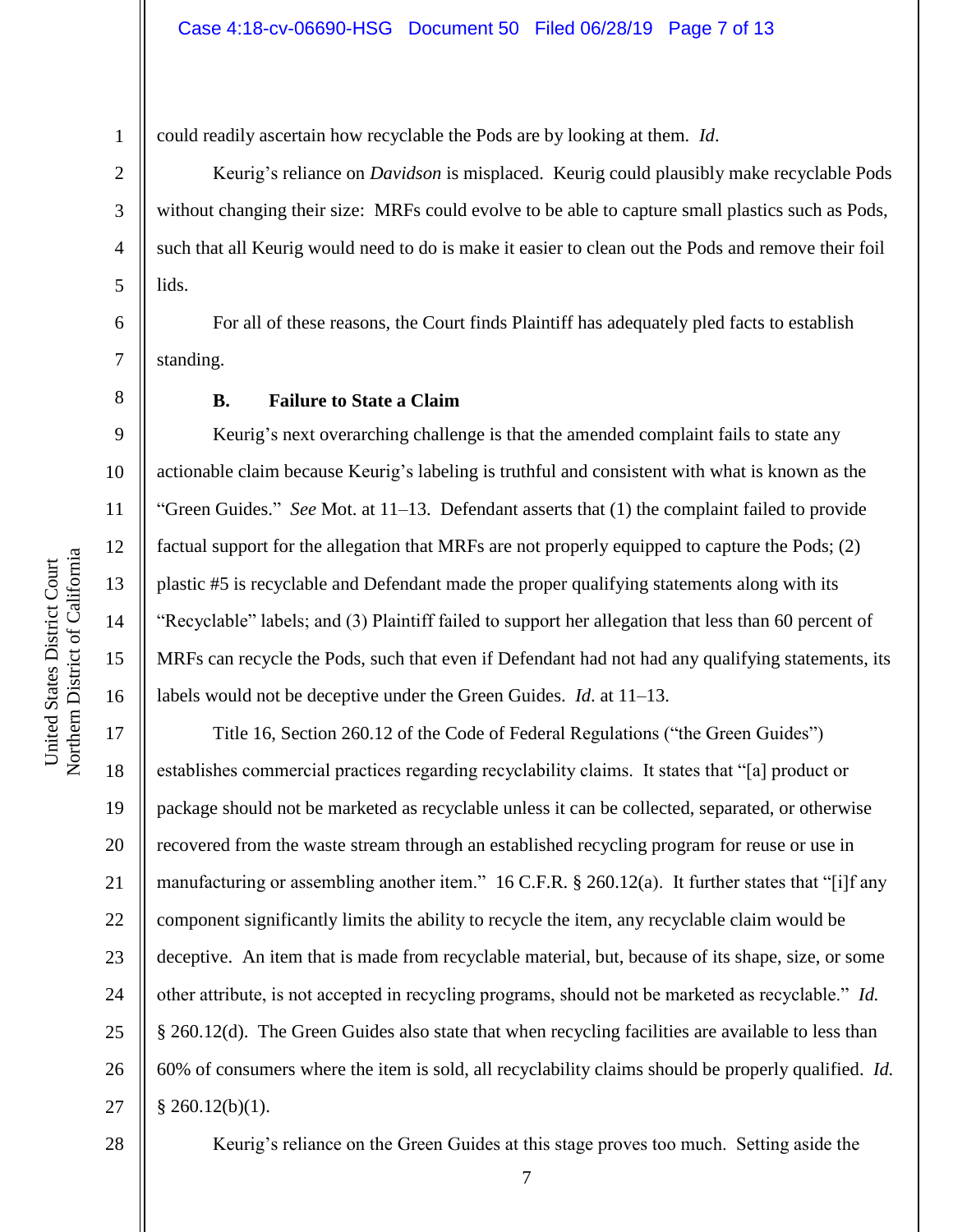13

14

15

16

17

18

19

1

adequacy of Keurig's qualifying statements, the Green Guides state that if a product is rendered non-recyclable because of its size or components—even if the product's composite materials are recyclable—then labeling the product as recyclable would constitute deceptive marketing. *See id.* § 260.12(d). And, among other things, the complaint alleges that the size and design of the Pods render them non-recyclable. *See* FAC ¶¶ 22–30. Thus, even following Keurig's logic that the Green Guides might operate as a liability shield, the allegations in the complaint are not precluded based on the Green Guides's plain text.

**C. CLRA and UCL Claims**

Plaintiff brings claims under the California Consumer Legal Remedies Act ("CLRA") and the "fraudulent," "unlawful," and "unfair" prongs of the Unfair Competition Law ("UCL"). FAC ¶¶ 59–90. To bring CLRA and UCL causes of action for environmental mismarketing, a plaintiff must allege that the marketing was untruthful, deceptive, or misleading to "reasonable consumers." *See Hill v. Roll Int'l Corp.*, 128 Cal. Rptr. 3d 109, 114–15 (Ct. App. 2011).<sup>2</sup> Put another way, the reasonable consumer test requires a plaintiff to show that a reasonable consumer would find the disputed advertising false or misleading. Plaintiffs must "show potential deception of consumers acting reasonably in the circumstances—not just any consumers." *Hill*, 128 Cal. Rptr. at 114. In *Hill*, for example, the court found that no reasonable consumer would believe that a green water drop symbol on a bottle represented that the water it contained was environmentally superior. *Id*.

20 21 22 23 24 25 Defendant moves to dismiss all but Plaintiff's claim under the "unlawful" prong of the UCL on the grounds that the complaint does not show how a reasonable consumer under the circumstances would find the representation of recyclability untruthful, deceptive, or misleading. *See* Mot. at 13–14. Defendant contends it is implausible that a reasonable consumer under the circumstances—*i.e.* a consumer who wants to preserve the environment—would not understand the recyclability of the Pods in light of the disclaiming language that they are "[n]ot recyclable in

26

 $\overline{a}$ 

<sup>27</sup> 28  $2^2$  Because the parties agree that both the CLRA claim and the disputed UCL claims should be assessed under the "reasonable consumer test," *see, e.g.*, *Williams v. Gerber Products Co.*, 552 F.3d 934, 938 (9th Cir. 2008), the Court addresses these claims together. *See* Mot. at 13; Opp. at 14–15.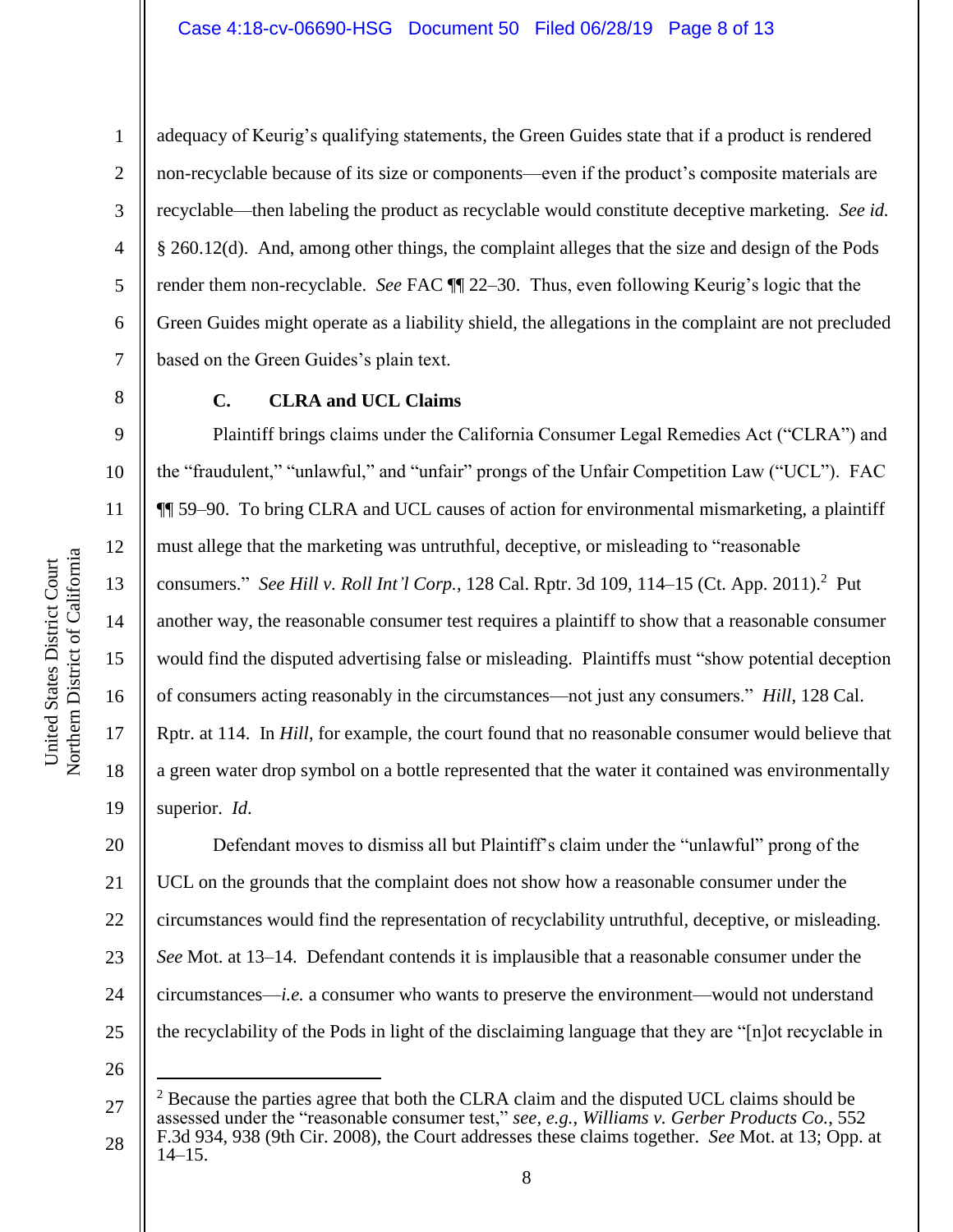#### Case 4:18-cv-06690-HSG Document 50 Filed 06/28/19 Page 9 of 13

Northern District of California Northern District of California United States District Court United States District Court

1 2 3 4 5 6 7 8 9 10 11 12 13 14 15 all communities" and the directive for consumers to "check locally" to determine recyclability at their local MRFs. Mot. at 14–15. Defendant points to several cases in which courts have found that advertising is not false or misleading because the terms of the advertisement were clarified in disclaimers and labeling. Mot. at 15 (citing *Girard v. Toyota Motor Sales, U.S.A., Inc.*, 316 F. App'x 561, 563 (9th Cir. 2008) (dismissing UCL and CLRA claims because a reasonable consumer would not be misled based on adequate disclaimers); *Freeman v. Time, Inc.*, 68 F.3d 285, 289–90 (9th Cir. 1995) (finding that a reasonable consumer would not be deceived by a sweepstakes mailer because of its disclaimer)). Defendant further relies on cases where common sense elucidated the truth behind the advertisements such that only an unreasonable consumer would find them false or misleading. *Id*. (citing *Stuart v. Cadbury Adams USA, LLC*, 458 F. App'x 689, 690–91 (9th Cir. 2011) (finding that only an unreasonable consumer would be deceived by defendant's failure to clarify that Trident White chewing gum only works if users continue to brush and floss regularly); *Barrett v. Milwaukee Elec. Tool, Inc.*, No. 14-cv-1804 JAH(DHB), 2016 WL 4595947, at \*11–12, 15 (S.D. Cal. Jan. 26, 2016) (explaining that dismissal is warranted where a consumer disregards "well-known facts of life")).

16 17 18 19 20 21 22 23 24 25 26 Keurig fails to show how Plaintiff's claims do not satisfy the reasonable consumer test, for two reasons. First, Keurig again ignores that the complaint avers that the disputed Pods are not recyclable at all. *See* Opp. at 14. As a result, Defendant's purportedly analogous cases where disclaimers were sufficient to render an advertisement not false or misleading are irrelevant. *See Girard*, 316 F. App'x 561; *Freeman*, 68 F.3d 285. Similarly, cases where courts have found that a modicum of common sense would reveal the truth behind advertising are also inapplicable: common sense would not so clearly lead a person to believe that a package labeled "recyclable" is not recyclable anywhere. *See Stuart*, 458 F. App'x 689; *Barrett*, 2016 WL 4595947. Second, although Keurig argues that its labeling is sufficient under the Green Guides, as discussed above, the complaint alleges facts that indicate the opposite, facts which this Court must accept as true at this stage.

27 28 For these reasons, the Court finds that Plaintiff's claims are adequately pled under the reasonable consumer test.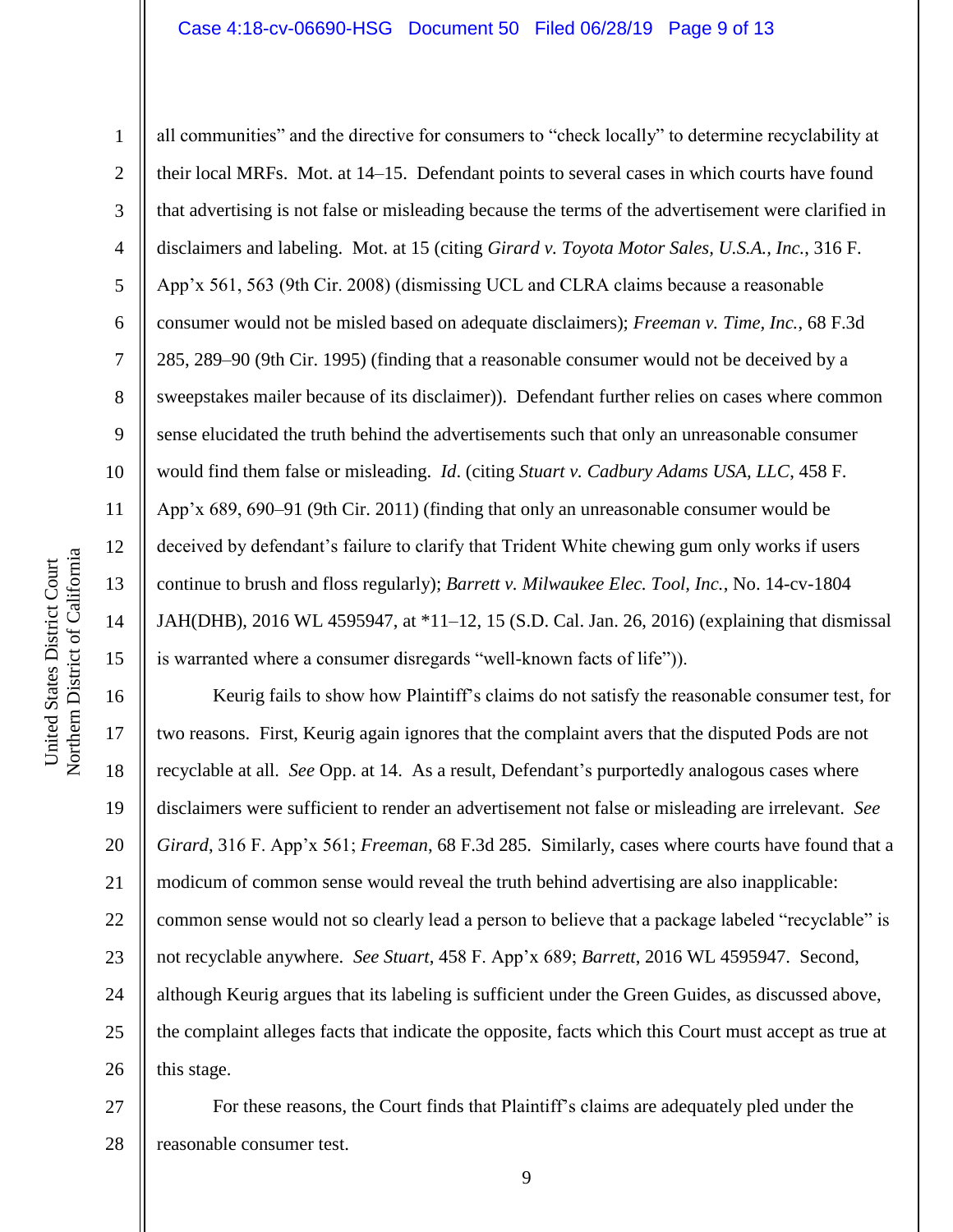## **D. Express Warranty Claim**

Plaintiff identifies the label "recyclable" as an express warranty and alleges that Keurig breached this warranty because the Pods are not recyclable. FAC ¶¶ 52–53, 56. Keurig moves to dismiss this claim, contending that the purported statement of warranty is so equivocal as to be inactionable. Mot. at 16. Defendant further contends that the qualifying statements on the Pods' packaging that say "check locally to recycle empty cup" preclude a breach of express warranty claim. *Id*.

For a breach of express warranty claim under California law, a plaintiff must allege (1) the exact terms of the warranty, (2) reasonable reliance thereon, and (3) that the breach of that warranty proximately caused plaintiff's injury. *See T & M Solar & Air Conditioning, Inc. v. Lennox Int'l, Inc.*, 83 F. Supp. 3d 855, 875 (N.D. Cal. 2015). To allege the exact terms of a warranty, a plaintiff must identify a "specific and unequivocal written statement" about the product that constitutes a guarantee. *Hadley v. Kellogg Sales Co.*, 273 F. Supp. 3d 1052, 1092 (N.D. Cal. 2017). In California, qualifying language may negate or limit an express warranty, but "negation or limitation is inoperative to the extent that such construction is unreasonable." Cal. Com. Code § 2316(1).

17 18 19 20 21 22 23 24 25 26 27 28 Plaintiff has sufficiently alleged a breach of express warranty claim. To start, although Keurig argues that the statement "recyclable" is equivocal because there is a qualifying statement that the Pods are "not recycled by all communities," Plaintiff disputes that this language is anywhere on the relevant packaging. *Compare* Mot. at 16, *with* Opp. at 16 ("As an initial matter, Defendant mischaracterizes the packaging. The labels on the Products purchased by Plaintiff do not say 'not recycled by all communities,' nor is there a directive that the consumer 'check the capabilities' of local recycling facilities."). Second, Plaintiff disputes the meaning Defendant attributes to the other qualifying statement to "check locally to recycle empty cup." *See* Opp. at 16. Although Defendant characterizes this language as advising consumers to check with their local MRFs to find out *if* they can recycle the Pods, Plaintiff maintains that the more reasonable interpretation of this language is as a directive telling consumers to check with local MRFs to learn *how* to recycle the Pods. *Compare* Mot. at 16, *with* Opp. at 16. This dispute of fact is

1

2

3

4

5

6

7

8

9

10

11

12

13

14

15

16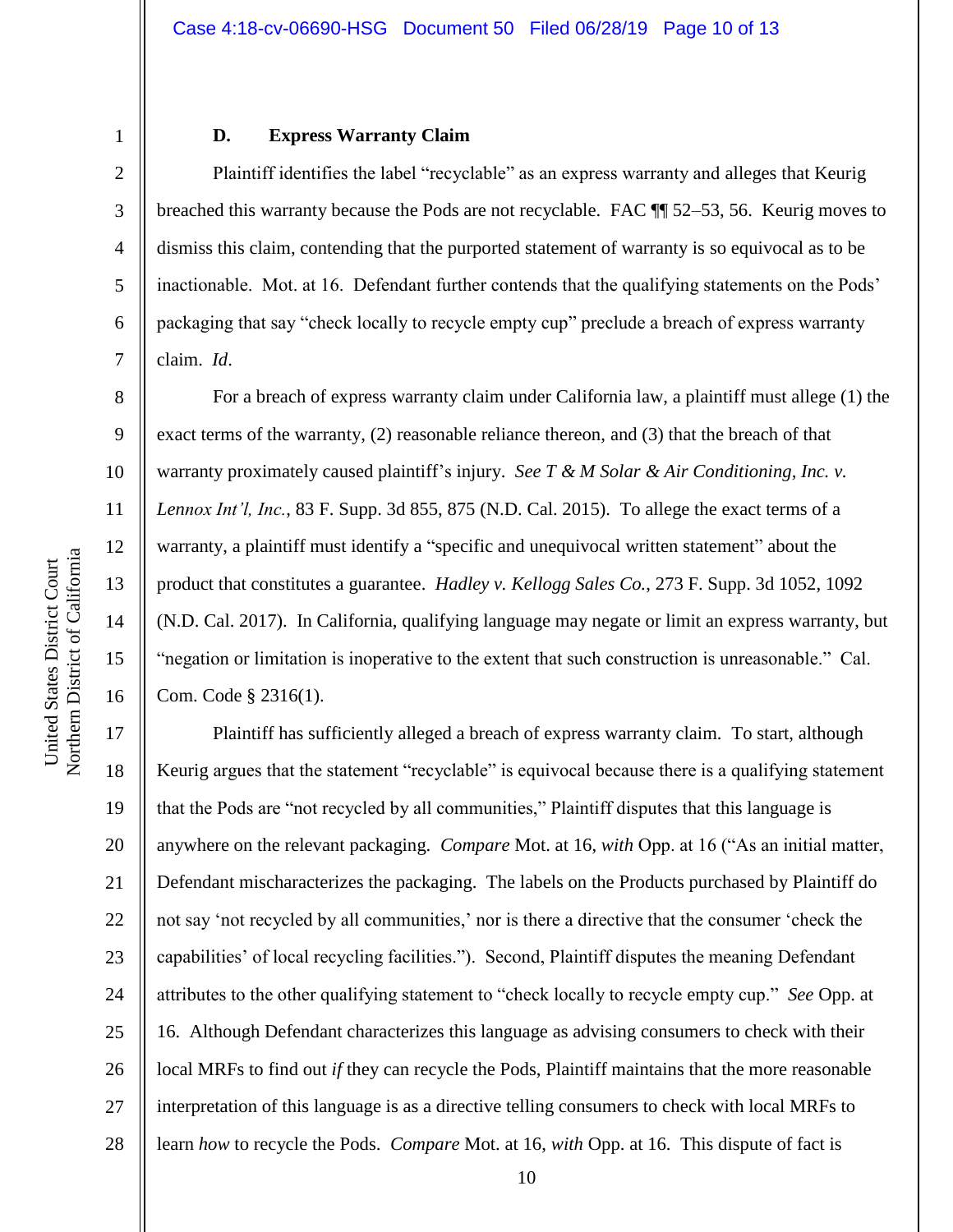## Case 4:18-cv-06690-HSG Document 50 Filed 06/28/19 Page 11 of 13

11

12

13

14

15

16

1 2 3 4 5 6 7 central to this claim, and Defendant has not proven that its interpretation is the only reasonable interpretation, which means the Court cannot resolve this dispute at the dismissal stage. *See Astiana v. Ben & Jerry's Homemade, Inc.*, Nos. C 10-4387 PJH, C 10-4937 PJH, 2011 WL 2111796, at \*4 (N.D. Cal. May 26, 2011). Moreover, even if the Court were to accept Defendant's interpretation, the warranty could still be misleading because it would indicate that the Pods are recyclable somewhere, whereas the complaint alleges that the Pods are not recyclable at all.

8 9 10 For these reasons, and because Defendant does not contest Plaintiff's satisfaction of the other elements of a breach of express warranty claim, the Court finds dismissal of Plaintiff's express warranty claim is unwarranted.

# **E. Unjust Enrichment Claim**

Plaintiff brings a claim of unjust enrichment, claiming that she and other similarly situated buyers would not have bought the Pods at the price they did had they known the Pods were not recyclable and that Defendant was wrongly enriched by those purchases. FAC ¶¶ 91–99. Defendant contends that Plaintiff's unjust enrichment claim must fail because California law does not recognize unjust enrichment as a standalone cause of action. Mot. at 16–17.

17 18 19 20 21 22 23 24 25 26 27 28 There is generally "no cause of action in California for unjust enrichment." *Ib Melchior v. New Line Prods., Inc.*, 131 Cal. Rptr. 2d 347, 357 (Ct. App. 2003); *see also Astiana v. Hain Celestial Grp., Inc.*, 783 F.3d 753, 762 (9th Cir. 2015) (same). Unjust enrichment is not a "theory of recovery, but an effect: the result of a failure to make restitution under circumstances where it is equitable to do so." *Ib Melchior*, 131 Cal. Rptr. 2d at 357 (quoting *Lauriedale Assocs., Ltd. v. Wilson*, 9 Cal. Rptr. 2d 774, 780 (Ct. App. 1992)). "It is synonymous with restitution," *id.*, and "is typically sought in connection with a 'quasi-contractual' claim in order to avoid unjustly conferring a benefit upon a defendant where there is no valid contract," *Lorenzo v. Qualcomm Inc.*, 603 F. Supp. 2d 1291, 1307 (S.D. Cal. 2009). But a court may also take a further step: "When a plaintiff alleges unjust enrichment, a court may construe the cause of action as a quasicontract claim seeking restitution." *Astiana*, 783 F.3d at 762 (internal quotation marks omitted). Plaintiff asks this Court to apply the principle set forth in *Astiana* and construe its unjust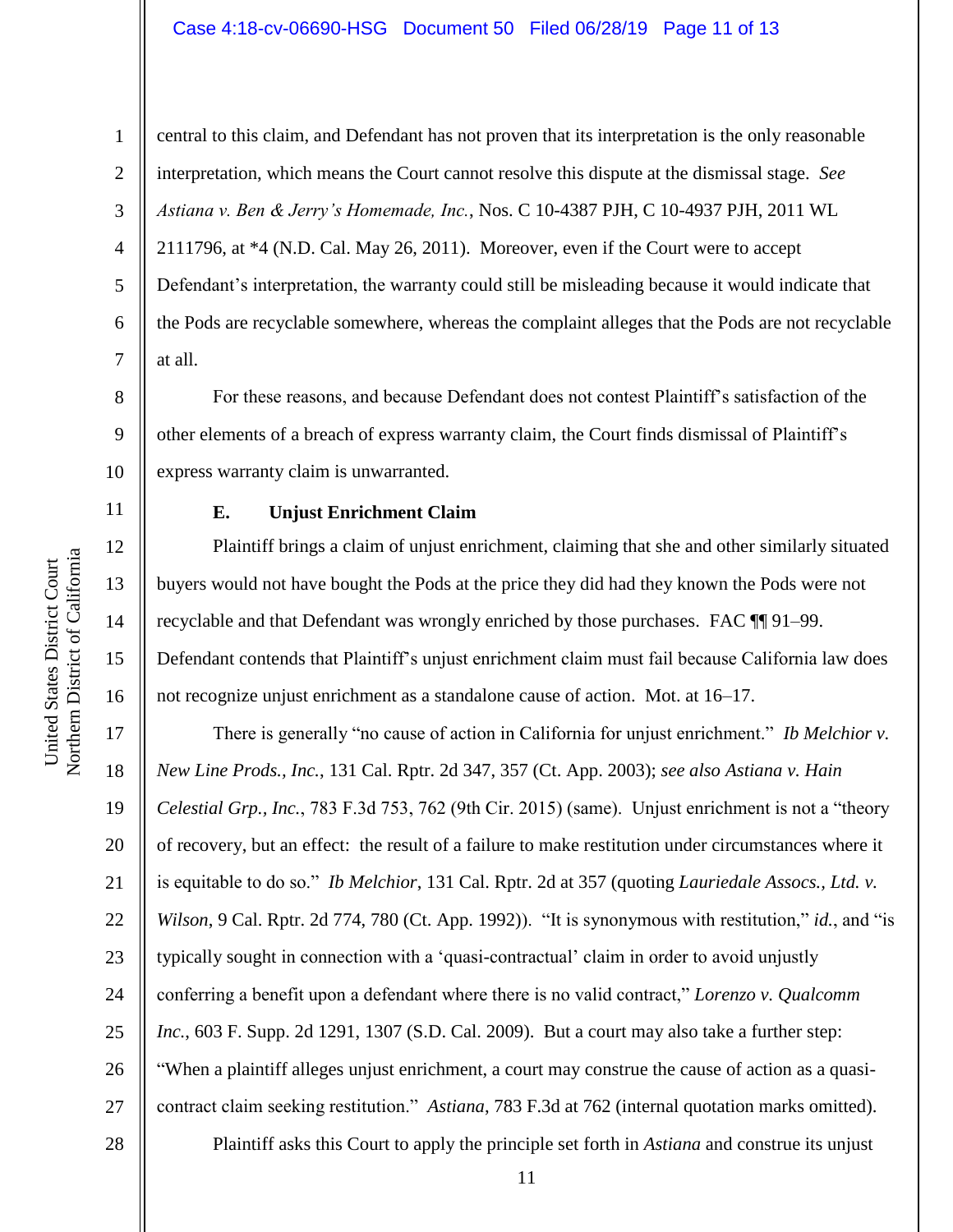enrichment claim as one in quasi-contract seeking restitution for the money wrongly earned by Defendant. Opp. at 17. At this stage, the Court will construe the cause of action accordingly, as it has done before. *See Monk v. North Coast Brewing Co., Inc.*, No. 17-cv-05015-HSG, 2018 WL 646679, at \*5 (N.D. Cal. Jan. 31, 2018).

1

2

3

4

5

6

7

8

9

10

11

12

13

14

15

16

17

18

19

20

21

22

23

24

## **F. First Amendment Affirmative Defense**

Defendant contends that Plaintiff's invocation of the Green Guides is tantamount to compelling speech by requiring Defendant to change its labeling of the Pods, and that such compelled speech violates the First Amendment. Mot. at 17. Defendant argues that *National Institute of Family & Life Advocates v. Becerra*, 138 S. Ct. 2361 (2018), stands for the principle that strict scrutiny should apply to this compelled commercial speech, and argues that California does not have a compelling governmental interest in mandating the wording of Keurig's qualifying statements. *Id*. at 18–19. Defendant further contends that it would be unduly burdensome to require Keurig to constantly monitor the number of MRFs at which the Pods are recyclable and revise its labeling accordingly. *Id*. at 21. Keurig also argues that the compelled speech is both over- and under-inclusive because the proportion of MRFs able to recycle the Pods in California does not reflect the proportion of MRFs able to recycle the Pods nationwide. *Id*.

Keurig again advances arguments that are unwarranted when taking all facts alleged in the complaint as true. The complaint alleges that the Pods are not recyclable at all. *See* Opp. at 14. Taking that allegation as true, it does not follow that Plaintiff seeks to compel Defendant to finetune its qualifying statement; rather, Plaintiff seeks to stop Defendant from mislabeling the Pods as "recyclable," because it alleges that statement is false. And Keurig cites to no persuasive case law for the principle that a prohibition against deceiving consumers constitutes compelled speech.

**G. Class Allegations**

25 26 27 28 Defendant last moves to strike Plaintiff's class allegations, claiming that the class definition is overbroad. Mot. at 21–23. Defendant contends that because the putative class does not exclude people whose local recycling facilities accept the Pods or people who did not rely on the "recyclable" label in choosing to buy the Pods, the class allegations would require